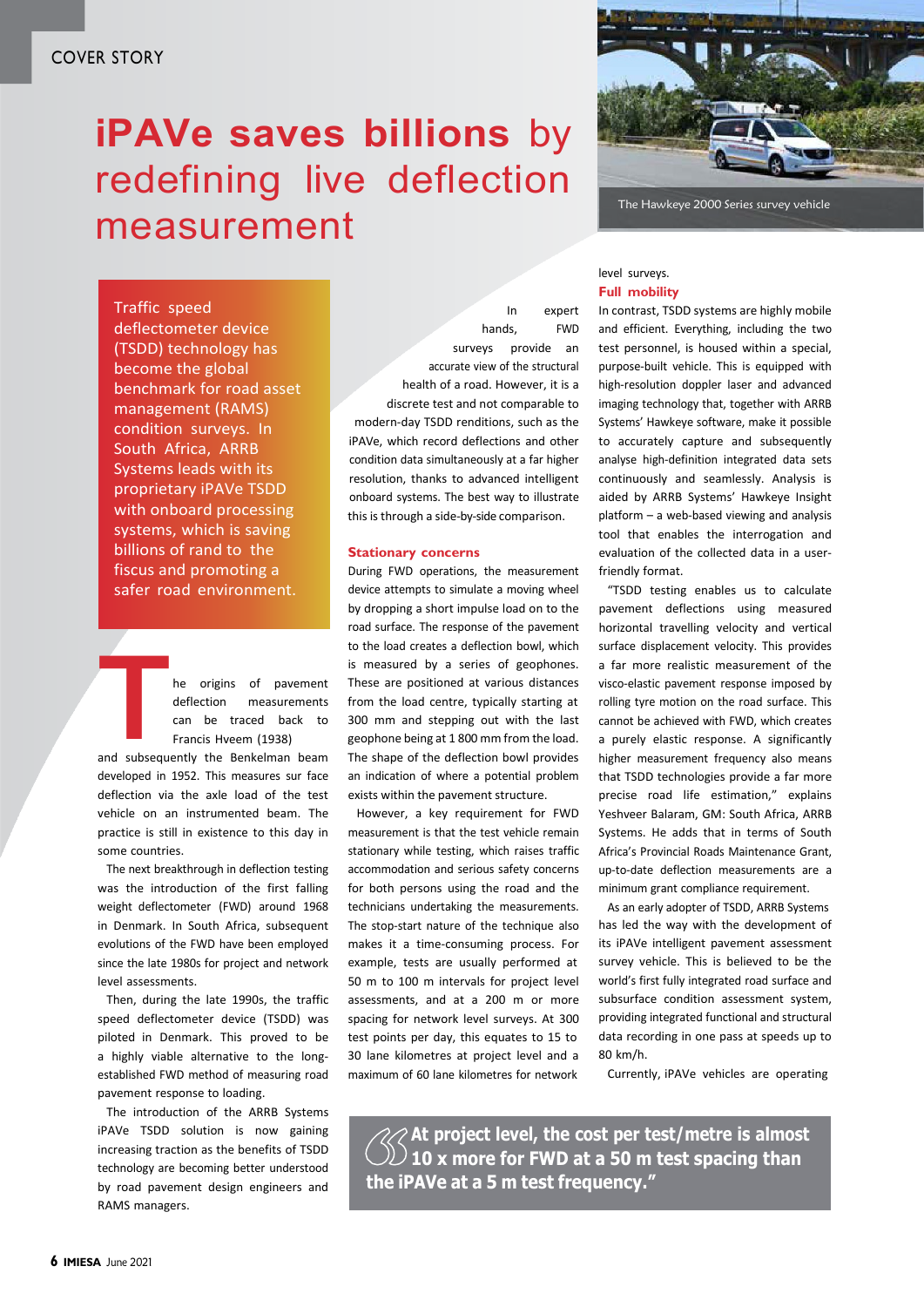across the world in diverse regions that include Australia, the UK, USA, China, and several European countries. ARRB Systems has two iPAVe vehicles deployed in South Africa and has surveyed more than

76 000 km of the country's paved road network since 2016. The iPAVe regularly undertakes surveys for provincial, metropolitan and national road authorities and consulting engineers under taking project level design work.

Meanwhile, ARRB Systems' global teams have collectively surveyed over 750 000 km to date. In the USA, the TSDD technology has surveyed roads in 30 states, with New Mexico being the latest state to award a multiyear routine TSDD testing contract for pavement management and rehabilitation purposes.

"ARRB Systems is also a member of the DaRTS (Deflection at Road Traffic Speed) focus group, which is a global forum of TSDD operators and users that meets on a bi-annual basis to share knowledge, discuss

**In South Africa and across the world, there's been a strong uptake in demand for iPAVe from design engineers and transportation specialists**

## **iPAVE COST BENEFITS**

The iPAVe is a powerful tool that uses advanced technologies to collect and analysefull-spectrum structural, surface and functional road condition data that is critical for the efficient life-cycle management of road networks, saving billions towards the fiscus by enabling optimal proactive, rather than reactive, maintenance strategies to be identified.

Benefits and uses include:

- Significant cost saving per test/metre over traditional structural testing methods
- The measured data is vigorously analysed and used towards the provision of safer road infrastructure
- Collects all pavement surface and structural parameters with high accuracy inone pass
- Ability to operate at traffic speeds, improving production, safety and efficiency
- Continuous measurements at significantly higher resolution than traditional techniques such as FWD
- Provides comprehensive data with which to make better informed decisions forfinancially and technically appropriate rehabilitation and surfacing treatments
- Better QA/QC for road agencies, consultants and contractorspromotes accountability

projects and give feedback on technological developments. Members include numerous state and federal road authorities in the USA, Europe and Australasia, as well as operators including the Australian Road Research Board, BASt (Germany), TRRL (UK), IBDiM (Poland) and the FHWA (USA)," says Balaram.

### **Removing the guesswork**

The high accuracy and resolution of the iPAVe data enables engineers to pinpoint precise locations (down to 1 m) and

areas where the capacity of the pavement structure is of concern. iPAVe provides additional and essential input to network level assessment and evaluation, which is crucial for deterioration modelling and future maintenance budgeting based on accurate determination of the expected serviceable lifespan. This information also influences the selection of optimal maintenance and rehabilitation strategies.

"Engineers design roads based on their structure. In many parts of the world, though, road asset managers still maintain roads based on their sur face characteristics. However, to reliably determine the remaining life of the pavement, both the structural and functional condition must be factored into the equation. This can only be truly

ARRB Systems' iPAVe intelligent pavement assessment vehicle is the first and only comprehensive pavement measurement system in the world, providing seamlessly integrated structural and surface condition data at highway speeds